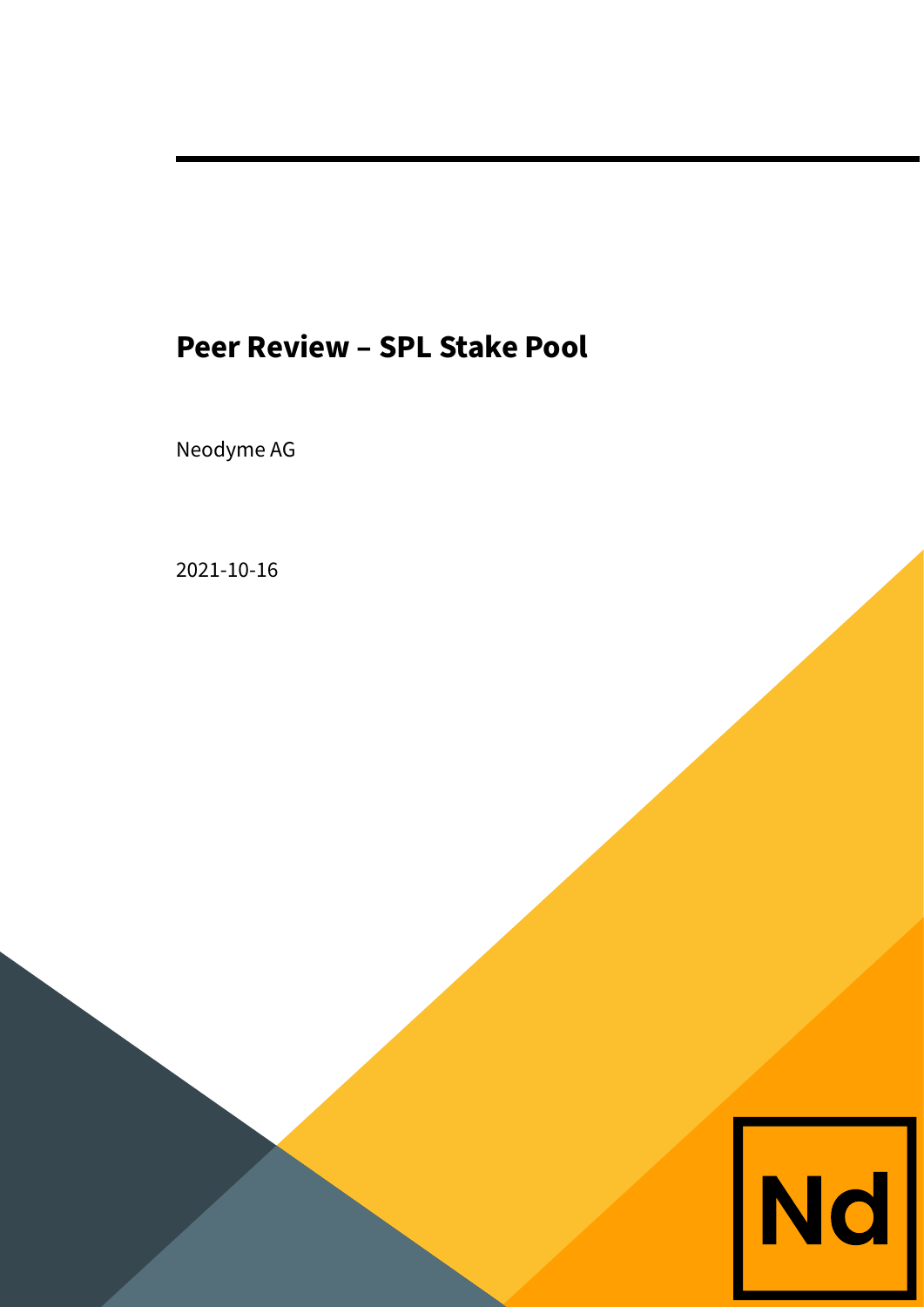# **Contents**

| <b>Introduction</b>                                                                             | 3              |
|-------------------------------------------------------------------------------------------------|----------------|
|                                                                                                 | $\overline{3}$ |
|                                                                                                 | $\overline{3}$ |
|                                                                                                 | $\overline{4}$ |
| Scope                                                                                           | 5              |
| Peer review result: Overview                                                                    | 5              |
| Peer review result: Detailed findings                                                           | 6              |
| Critical: Stealing stake by using uninitialized transient stake accounts                        | 6              |
|                                                                                                 |                |
| Medium: Locking user funds by changing the manager to an invalid SPL token account $\dots$      | - 8            |
| Medium: Locking user funds by closing the manager fee account                                   | - 9            |
| Medium: Locking user funds by changing the preferred validator to not be part of the pool.      | 10             |
|                                                                                                 | 11             |
|                                                                                                 | 12             |
| Informational: Initializing unusable pool by passing the same account twice $\dots \dots \dots$ | 13             |
| Informational: Initializing unusable pool by not passing the SPL token program $\dots$          | 14             |
|                                                                                                 |                |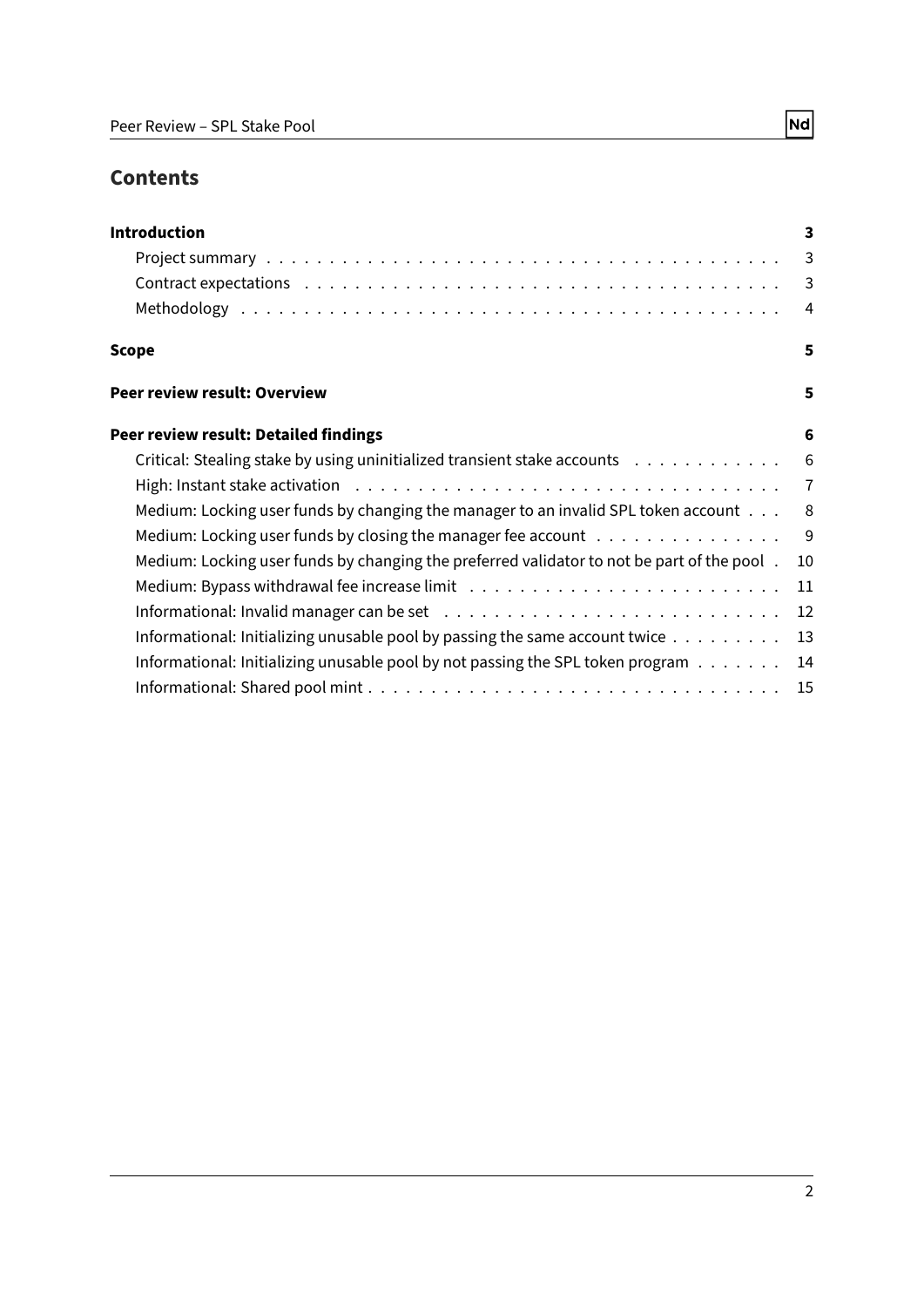# <span id="page-2-0"></span>**Introduction**

As part of the Solana peer review process, Neodyme was engaged to do a detailed security audit of the SPL stake pool program. The program is still under active development and can change in the future. We reviewed the state of the program on June 8th. (commit hash 0a85a9a533795b6338ea144e433893c6c0056210).

# <span id="page-2-1"></span>**Project summary**

The SPL stake pool program provides the ability for pooling together SOL to be staked by an off-chain agent running a Delegation Bot which redistributes the stakes across the network and tries to maximize censorship resistance and rewards.

SOL token holders can earn rewards and help secure the network by staking tokens to one or more validators. Rewards for staked tokens are based on the current inflation rate, total number of SOL staked on the network, and an individual validator's uptime and commission (fee).

Stake pools are an alternative method of earning staking rewards. This on-chain program pools together SOL to be staked by a staker, allowing SOL holders to stake and earn rewards without managing stakes.

# <span id="page-2-2"></span>**Contract expectations**

Each user of the stake pool should be able to rely on the following two properties:

- 1. Safety: It is always possible to withdraw the stake deposited. The user should receive stake proportional to their pool share.
- 2. Fairness: Every user should receive the same relative rewards, so each user should only receive rewards proportional to their stake in the pool and not more.

Note that rewards are not guaranteed, as the manager of the stake pool can always decide to unstake the managed stake accounts. However, the "fairness" property ensures that assuming there is a wellbehaved manager, all rewards will be distributed fairly among the users of the pool. The "safety" property ensures that if a user is no longer happy with the decisions of the manager, they can at any time decide to leave the pool and get back their share of stake.

Additionally, the manager should always receive the fees configured for possible user actions. There should be no way for any user to bypass the configured fees.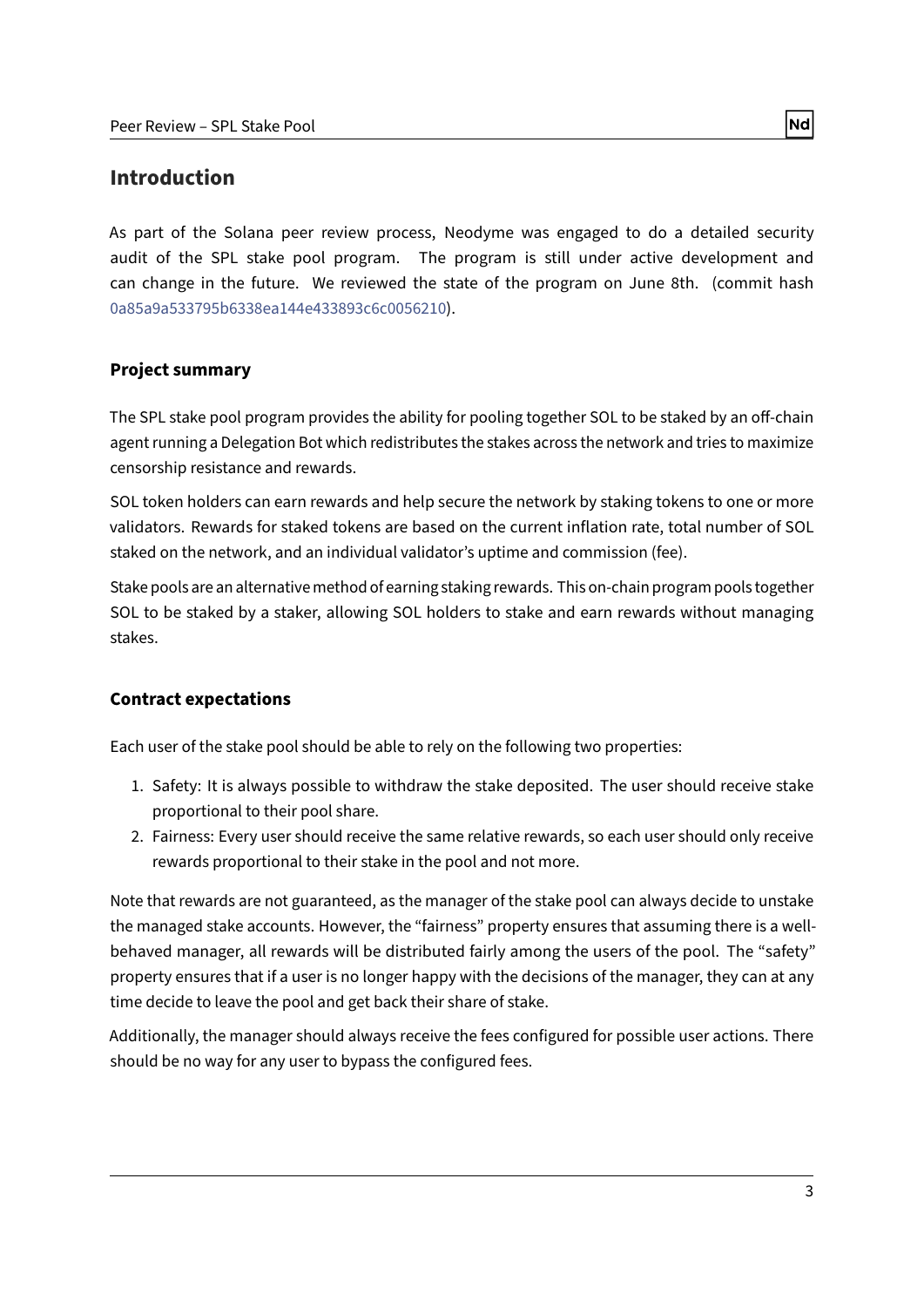### <span id="page-3-0"></span>**Methodology**

Neodyme's audit team performed a comprehensive examination of the SPL stake pool program. The audit team, which consists of security engineers with extensive experience in Solana smart contract security, reviewed and tested the code, paying special attention to the following:

- Ruling out common classes of Solana contract vulnerabilities, such as:
	- **–** Missing ownership checks
	- **–** Missing signer checks
	- **–** Signed invocation of unverified programs
	- **–** Solana account confusions
	- **–** Redeployment with cross-instance confusion
	- **–** Missing freeze authority checks
	- **-** Insufficient SPL account verification
	- **–** Missing rent exemption assertion
	- **–** Casting truncation
	- **–** Arithmetic over- or underflows
	- **–** Numerical precision errors
- Checking for unsafe design which might lead to common vulnerabilities being introduced in the future
- Checking for any other, as-of-yet unknown classes of vulnerabilities arising from the structure of the Solana blockchain
- Ensuring that the contract logic correctly implements the project specifications
- Examining the code in detail for contract-specific low-level vulnerabilities
- Ruling out denial of service attacks
- Ruling out economic attacks
- Checking for instructions that allow front-running or sandwiching attacks
- Checking for rug pull mechanisms or hidden backdoors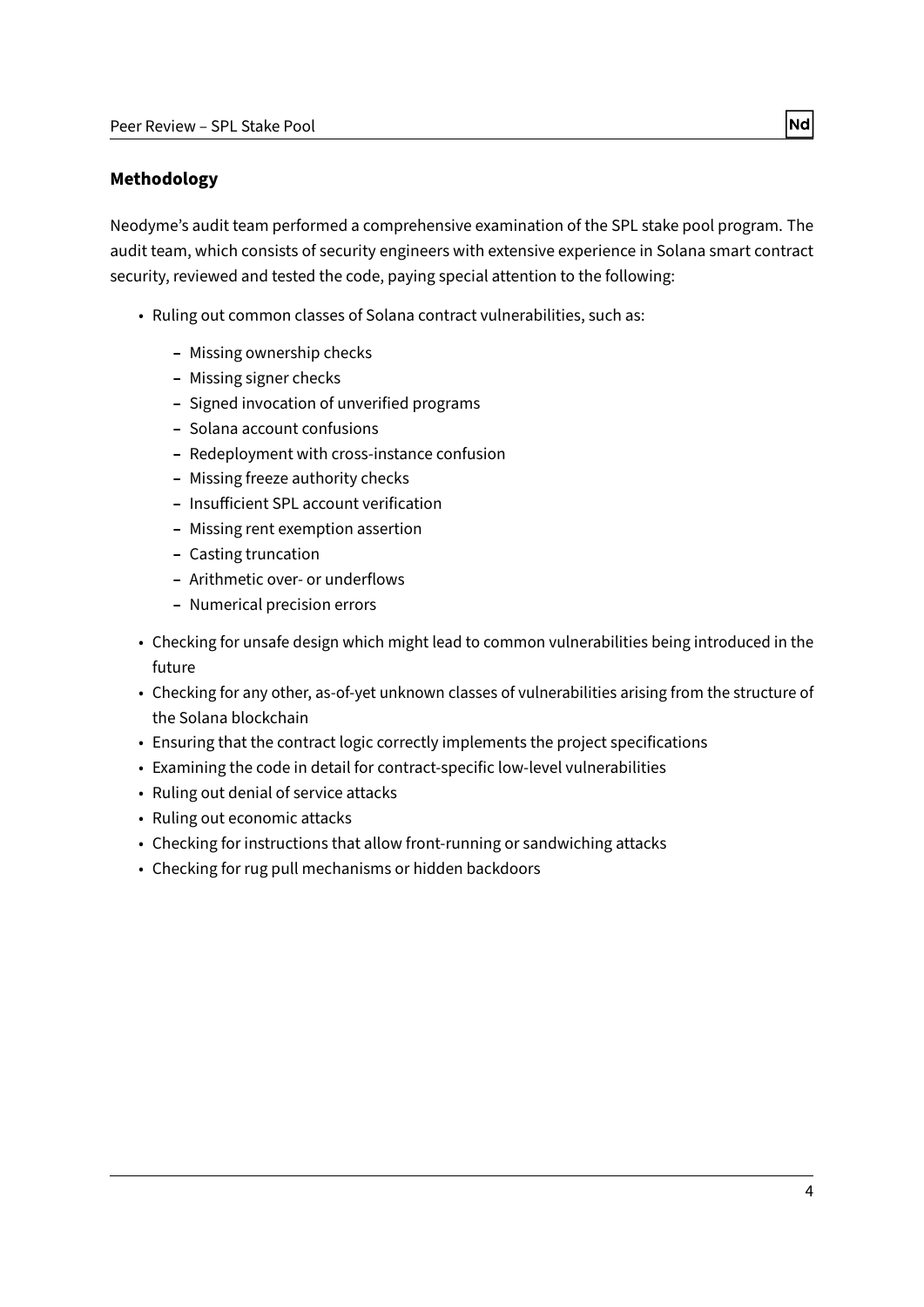# <span id="page-4-0"></span>**Scope**

The audit encompassed all code parts of the SPL stake pool program.

# <span id="page-4-1"></span>**Peer review result: Overview**

The audit team reported a total of ten findings, of which (with decreasing impact)

- 1 were critical,
- 1 were high,
- 5 were medium,
- 0 were low, and
- 4 were informational.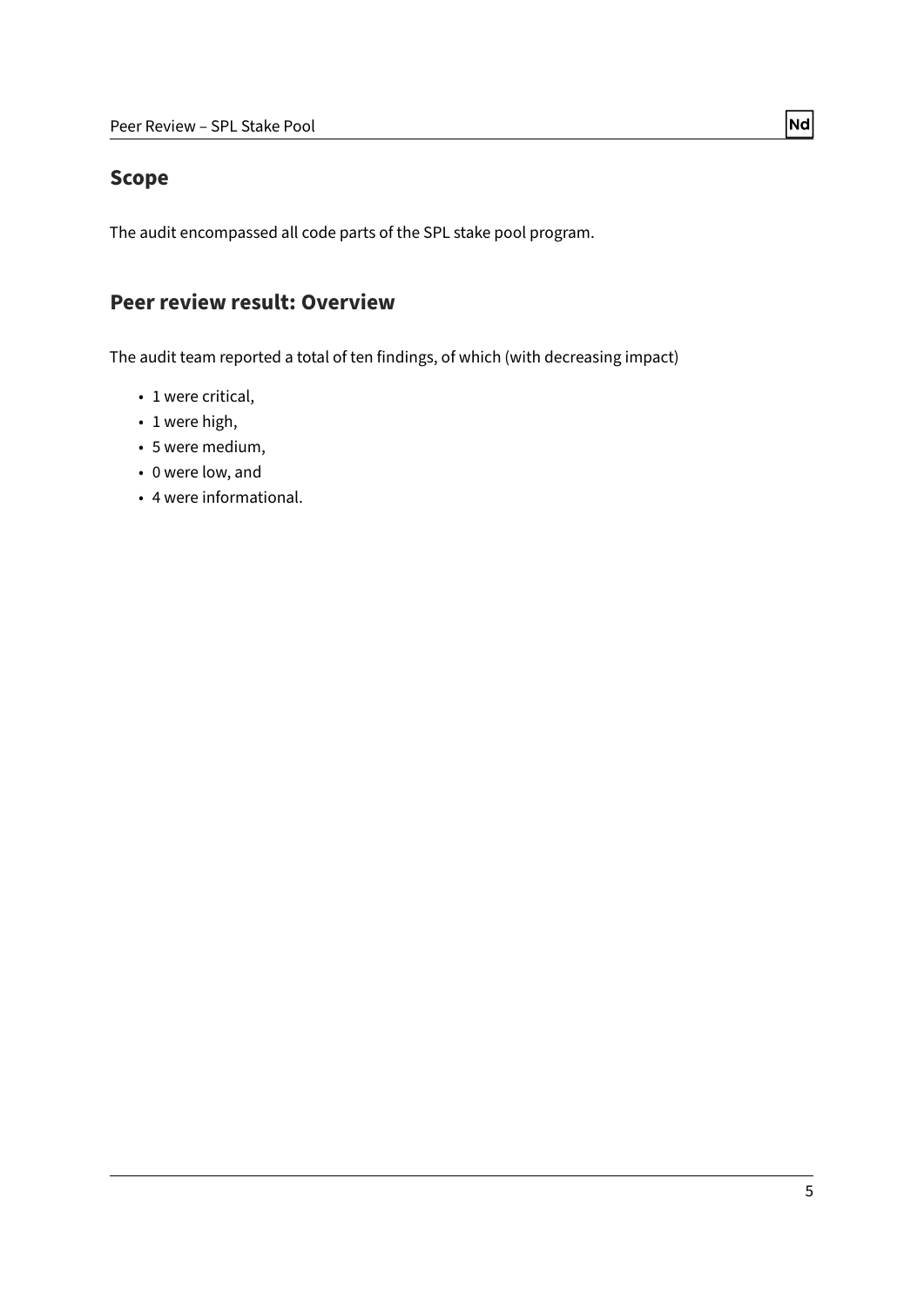# <span id="page-5-0"></span>**Peer review result: Detailed findings**

# <span id="page-5-1"></span>**Critical: Stealing stake by using uninitialized transient stake accounts**

### **Description**

The UpdateValidatorListBalance instruction leaves transient stake accounts in an uninitialized state after merging. Any user can re-initialize this stake account in the same transaction, so a transient stake account with user-controlled authorized keys can be created. Passing this "fake" transient stake account to the UpdateValidatorListBalance instruction again, causes the transient\_stake\_lamports of the validator to increase even though the stake is not controlled by the pool. Therefore, existing pool tokens can then be withdrawn yielding more stake per token than what is actually in the pool, allowing to steal stake.

Violates property: Safety, as stake can be stolen

### **Resolution**

The solana team acknowledged the finding and added checks to prevent the hijacking of transient accounts inside the UpdateValidatorListBalance instruction's merging process. They also added a way for the pool to pass in a seed when creating the transient stake account. This allows to pass in a new seed when a transient account gets hijacked.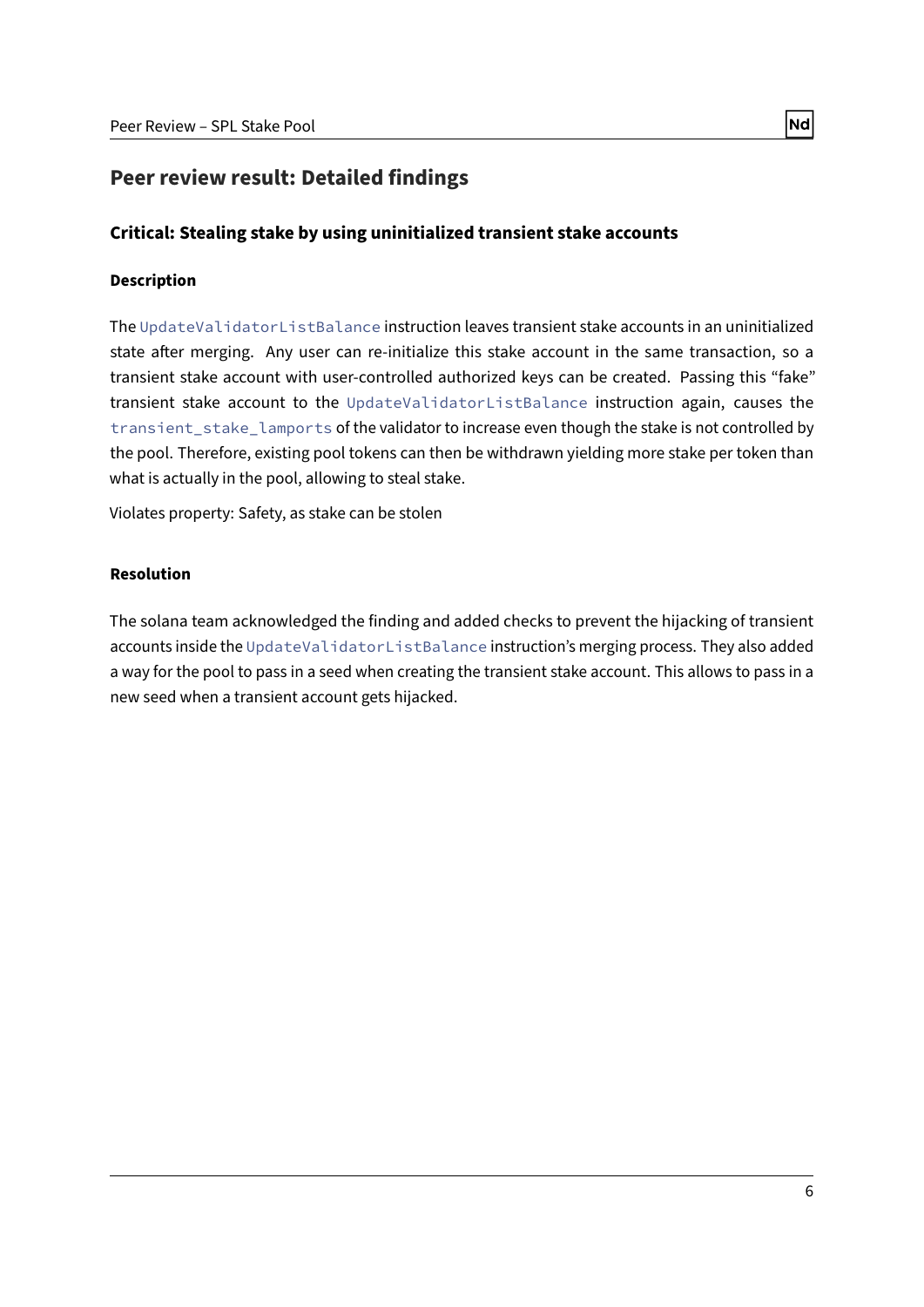## <span id="page-6-0"></span>**High: Instant stake activation**

### **Description**

Any user can deposit a stake account with extra, non-staked lamports into the pool receiving pool tokens for all lamports. These pool tokens can be redeemed for a fully staked stake account.

Violates property: Fairness, as a malicious user could deposit a large amount of unstaked, borrowed SOL before the epoch boundary and then reedem their tokens after the boundary and repay the borrow, receiving more rewards than they have staked SOL

### **Resolution**

The solana team acknowledged the finding and have rewritten the calculation for the credited pool tokens inside the Deposit instruction.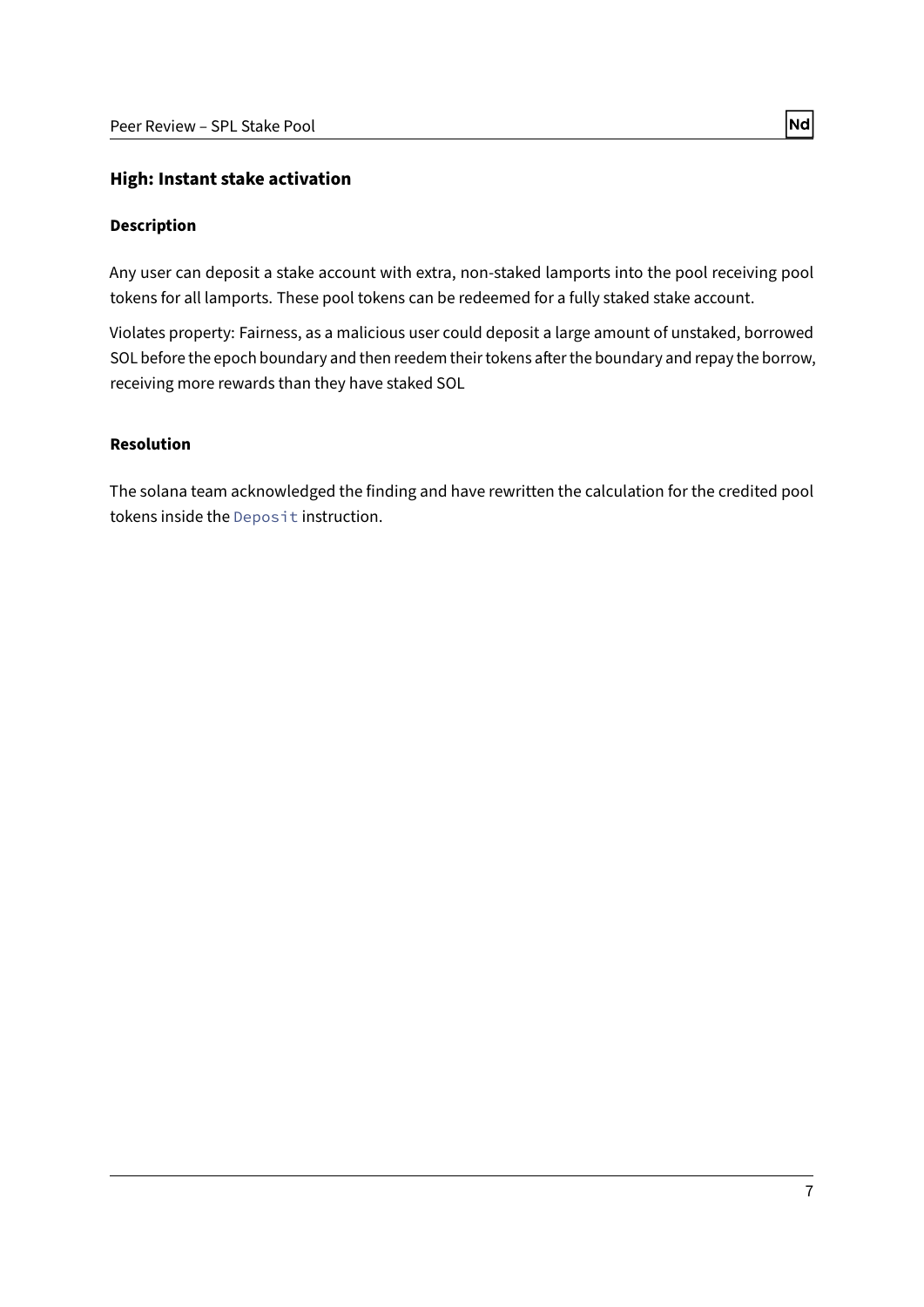# <span id="page-7-0"></span>**Medium: Locking user funds by changing the manager to an invalid SPL token account**

#### **Description**

The SetManager instruction allows setting a manager\_fee\_account that is not a valid SPL token account. This manager prevents withdraws, holding user funds hostage.

Violates property: Safety, because withdraws are prevented

The manager fee account can only be set by the manager, thus exploiting this requires a malicious manager.

### **Resolution**

The solana team acknowledged the finding and added a check to prevent changing the manager\_fee\_account to an account not owned by SPL.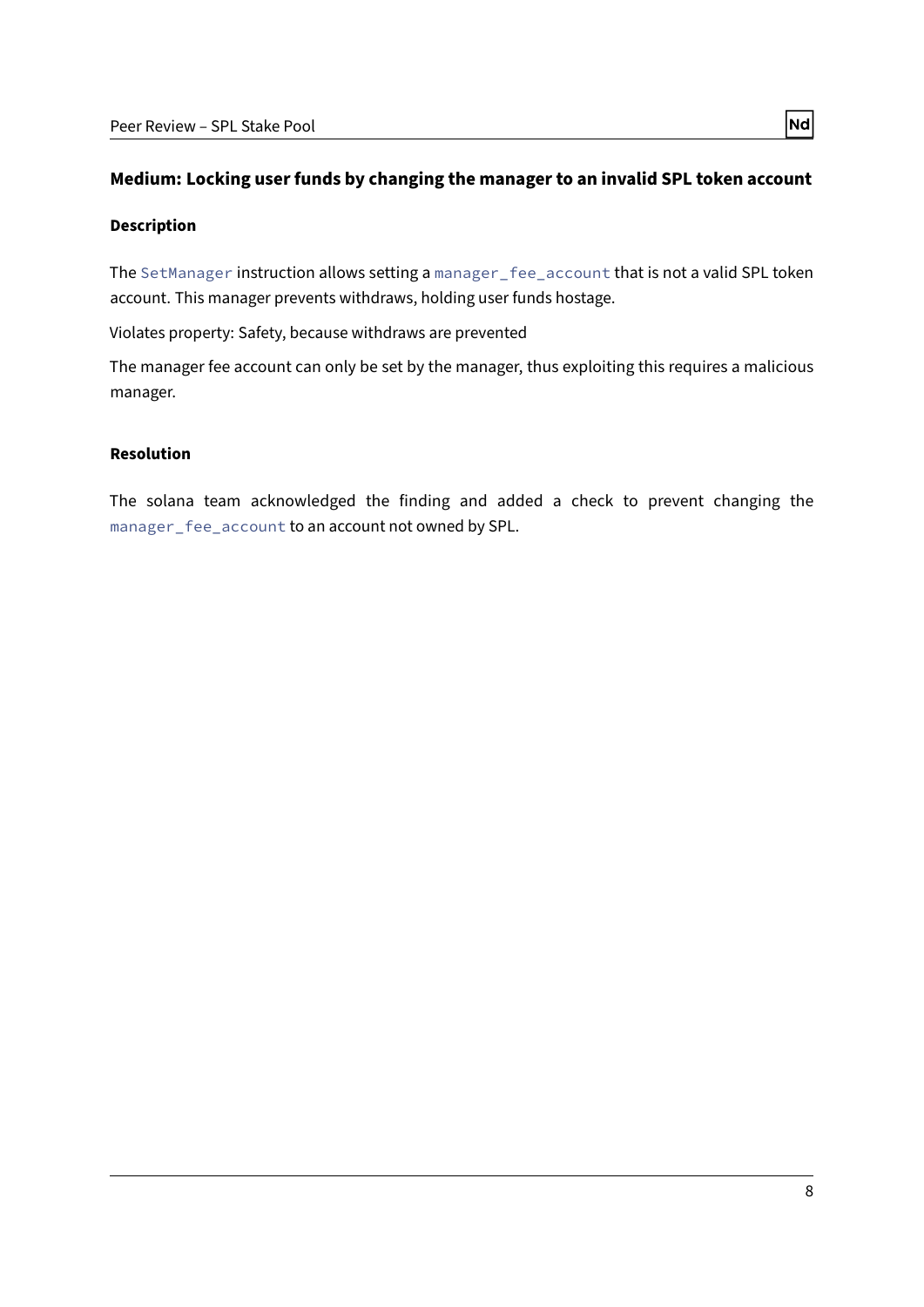## <span id="page-8-0"></span>**Medium: Locking user funds by closing the manager fee account**

#### **Description**

Closing the manager\_fee\_account results in an error each time fees should be paid. This prevents anyone from withdrawing funds.

Violates property: Safety, because withdraws are prevented

The manager fee account can only be closed by the manager, thus exploiting this requires a malicious manager.

### **Resolution**

The solana team acknowledged the finding and added the check\_manager\_fee\_info function to check for a valid manager fee account. By checking the manager fee account, the fee payment can be skipped resulting in a successful withdrawal.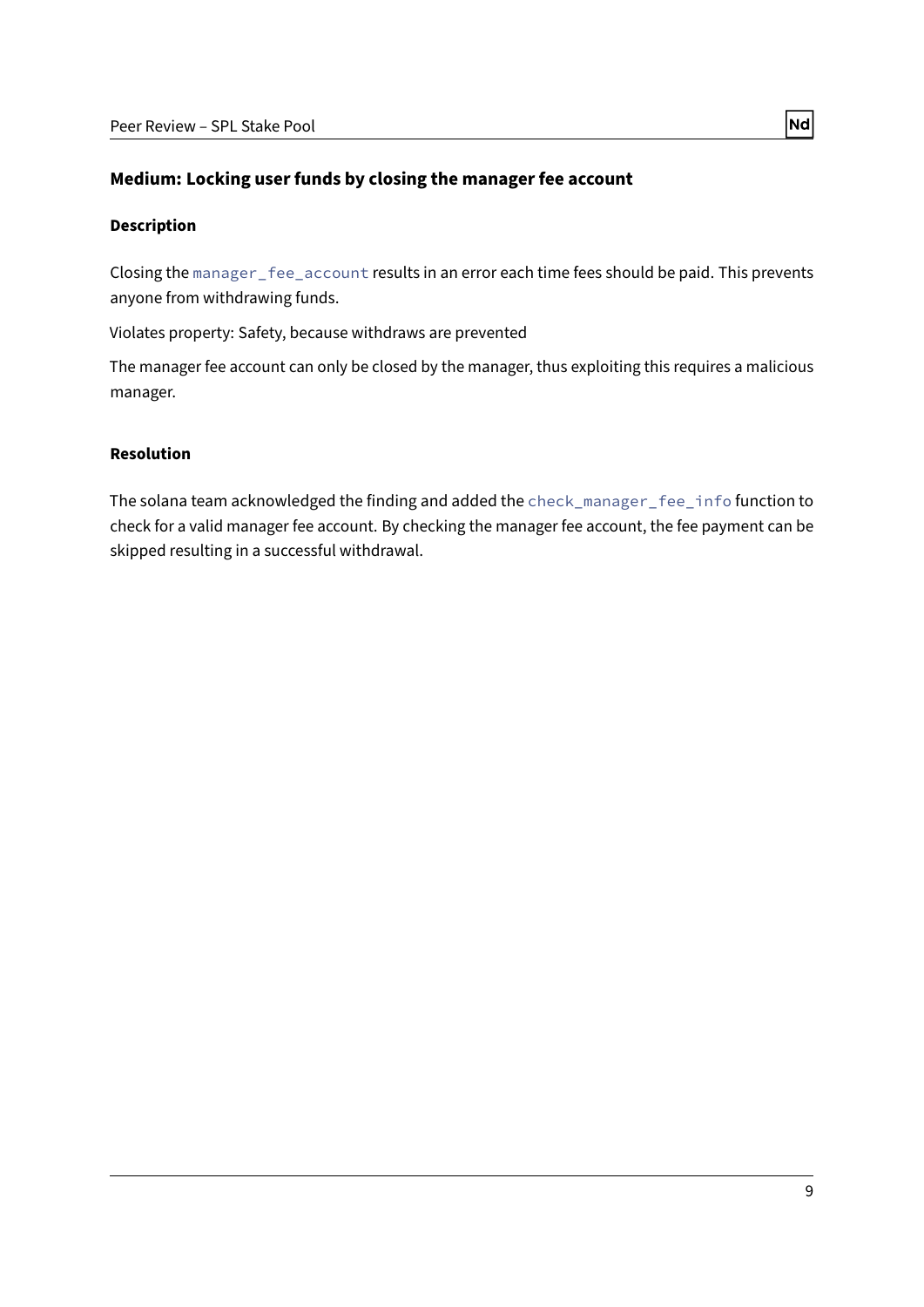# <span id="page-9-0"></span>**Medium: Locking user funds by changing the preferred validator to not be part of the pool**

### **Description**

The preferred\_withdraw\_vote\_address can be set to a validator that is not part of the pool.

- 1. Removing the validator from the pool (state of the entry is now ReadyForRemoval)
- 2. Changing the preferred address to that validator by calling the SetPreferredValidator instruction
- 3. Calling the CleanupRemovedValidatorEntries instruction

After these steps withdraw is no longer possible as long as there is some active stake, as the withdrawal method fails with an error if the preferred validator cannot be found.

Violates property: Safety, because withdraws are prevented

The preferred validator can only be changed by the manager, thus exploiting this requires a malicious manager.

#### **Resolution**

The solana team acknowledged the finding and added checks to the SetPreferredValidator instruction preventing to set a non-active validator as the preferred one.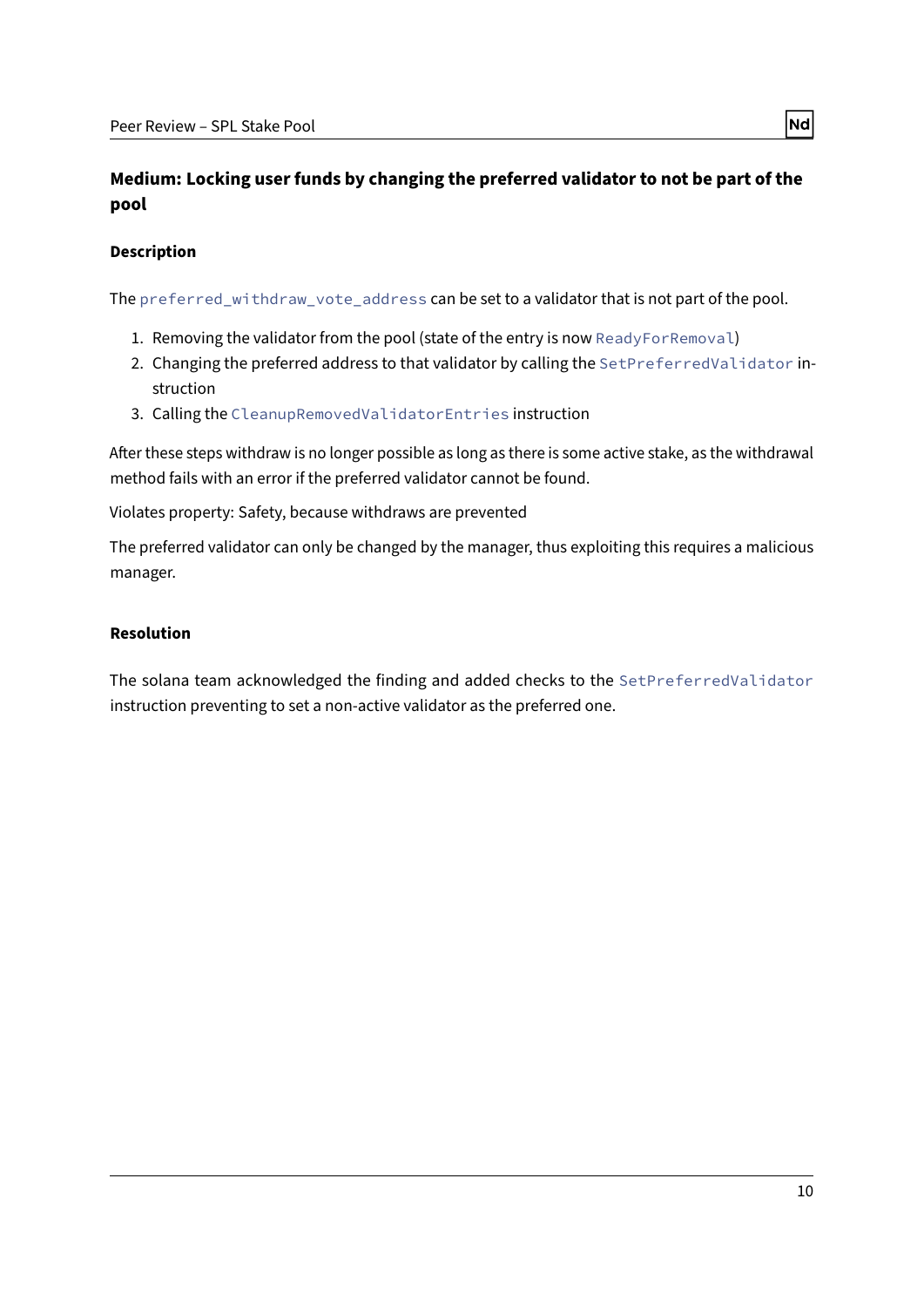# <span id="page-10-0"></span>**Medium: Bypass withdrawal fee increase limit**

### **Description**

The withdrawal fee can only be increased each epoch by the value of MAX\_WITHDRAWAL\_FEE\_INCREASE . The UpdateStakePoolBalance instruction replaces the withdrawal\_fee by the next\_withdrawal\_fee allowing the SetWithdrawalFee instruction to increase the withdrawal fee again by the value of MAX\_WITHDRAWAL\_FEE\_INCREASE in the same epoch. By alternating both instructions it is possible to arbitrarily increase the withdrawal fee in a single epoch.

Violates property: Safety, because withdraws can be prevented by increasing the fee to 100%

The fee can only be changed by the manager, thus exploiting this requires a malicious manager.

# **Resolution**

The solana team acknowledged the finding and added a check to the UpdateStakePoolBalance instruction preventing the update of the stake\_pool.fee and the stake\_pool.withdrawal\_fee in the same epoch as they are set.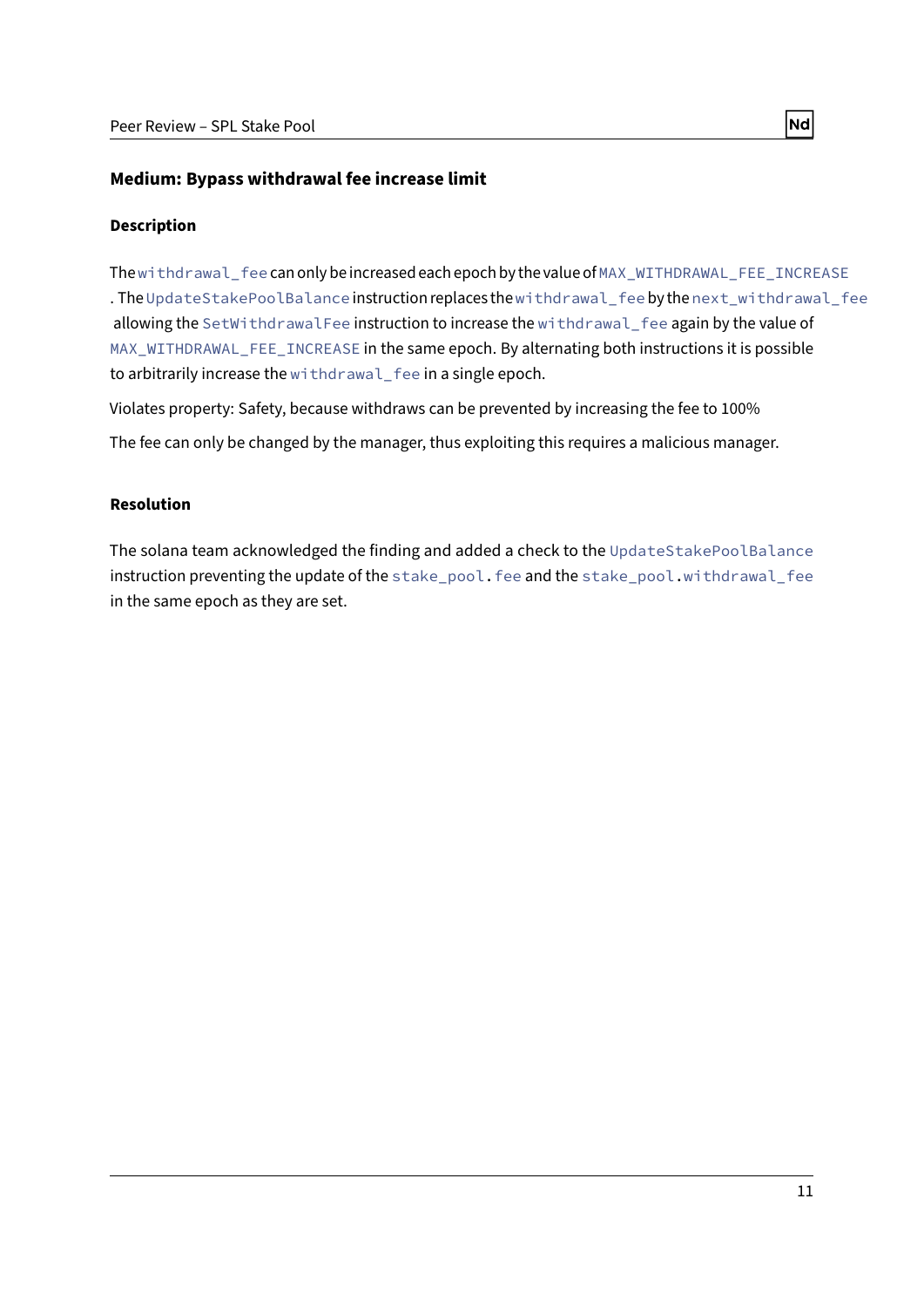### <span id="page-11-0"></span>**Informational: Invalid manager can be set**

### **Description**

The SetManager instruction does not require the signature from the new manager, while the Initialize instruction requires the signature from the manager set. This allows to accidentally brick the pool when nobody has access to a private key for the manager.

## **Resolution**

The solana team acknowledged the finding and now requires the signature of the manager inside the SetManager instruction.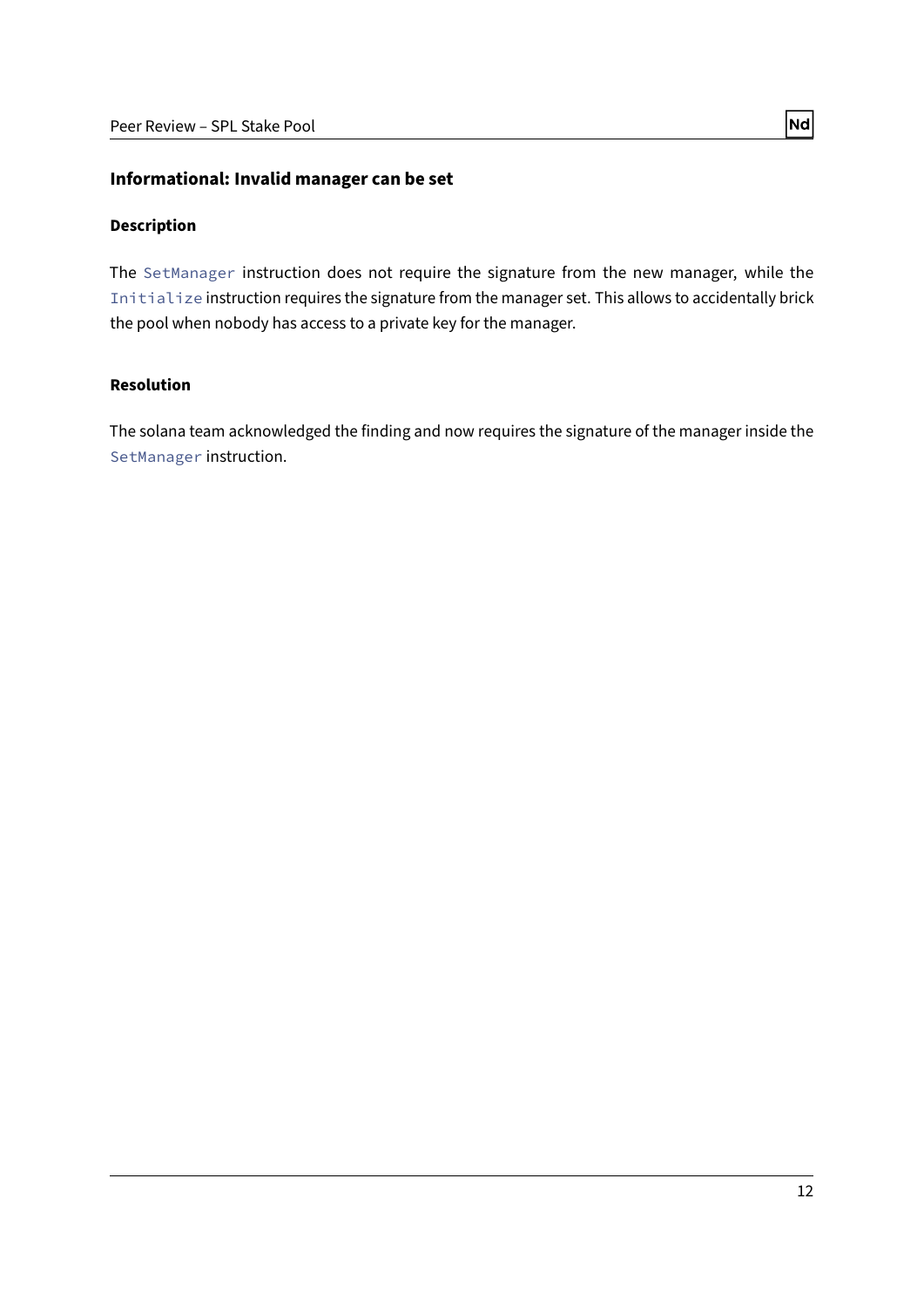# <span id="page-12-0"></span>**Informational: Initializing unusable pool by passing the same account twice**

#### **Description**

The stake\_pool\_account and validator\_list\_account passed to the Initialize instruction can be the same account, resulting in the validator list's account data being overwritten with the stake pool data, leading to an unusable pool (since account type of the validator list is now wrong).

### **Resolution**

The solana team acknowledged the finding and added a check to the Initialize instruction to prevent the stake\_pool\_account and the validator\_list\_account being the same account.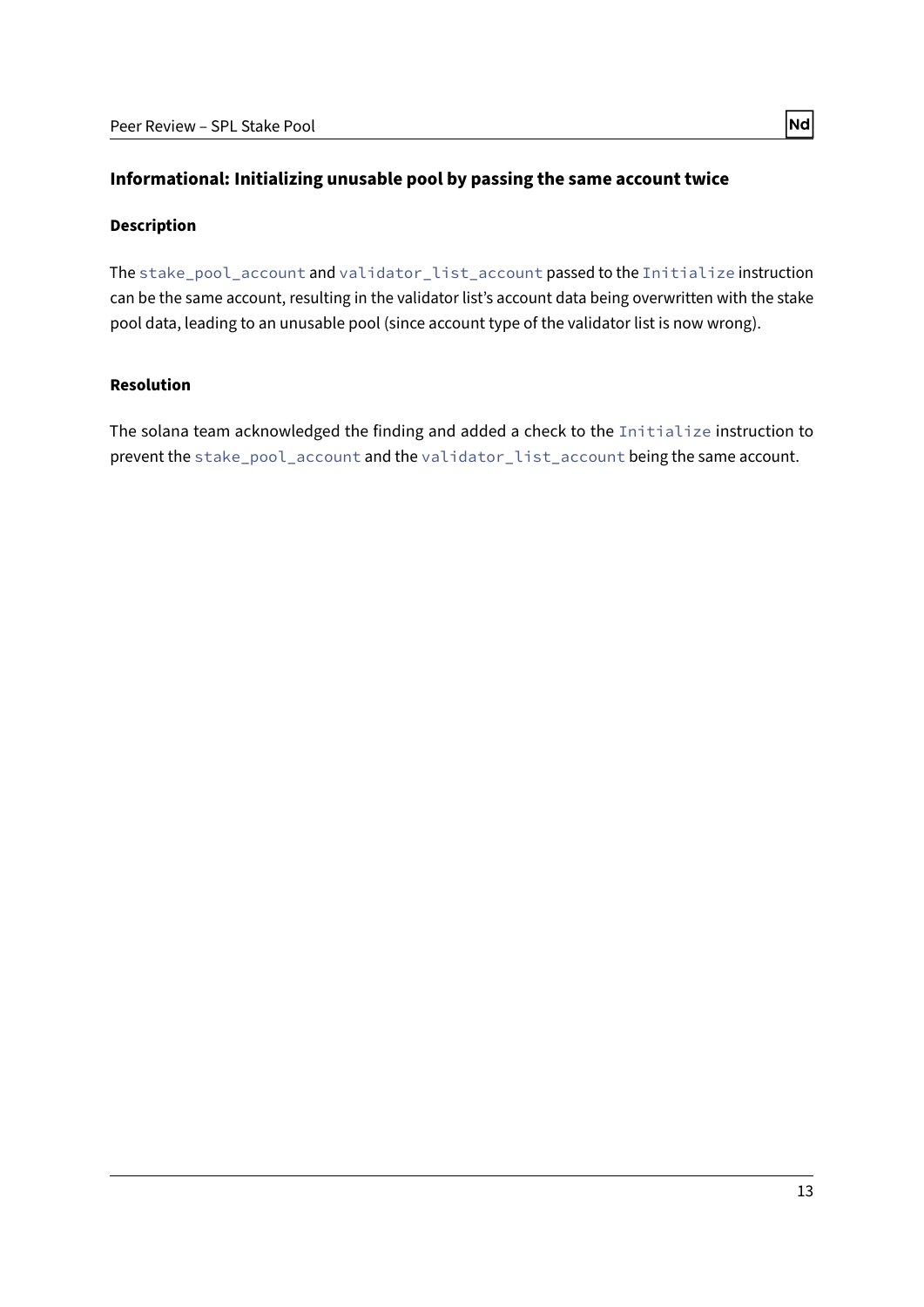# <span id="page-13-0"></span>**Informational: Initializing unusable pool by not passing the SPL token program**

#### **Description**

If the token\_program\_id passed to the Initialize instruction is not the SPL token program, the pool will be unusable since all the instructions require the SPL token program.

### **Resolution**

The solana team acknowledged the finding but told us, they are planning on supporting non solana token programs in the future. That makes this finding not relevant. Nevertheless, they are planning to add a check inside the Initialize instruction for now to prevent that.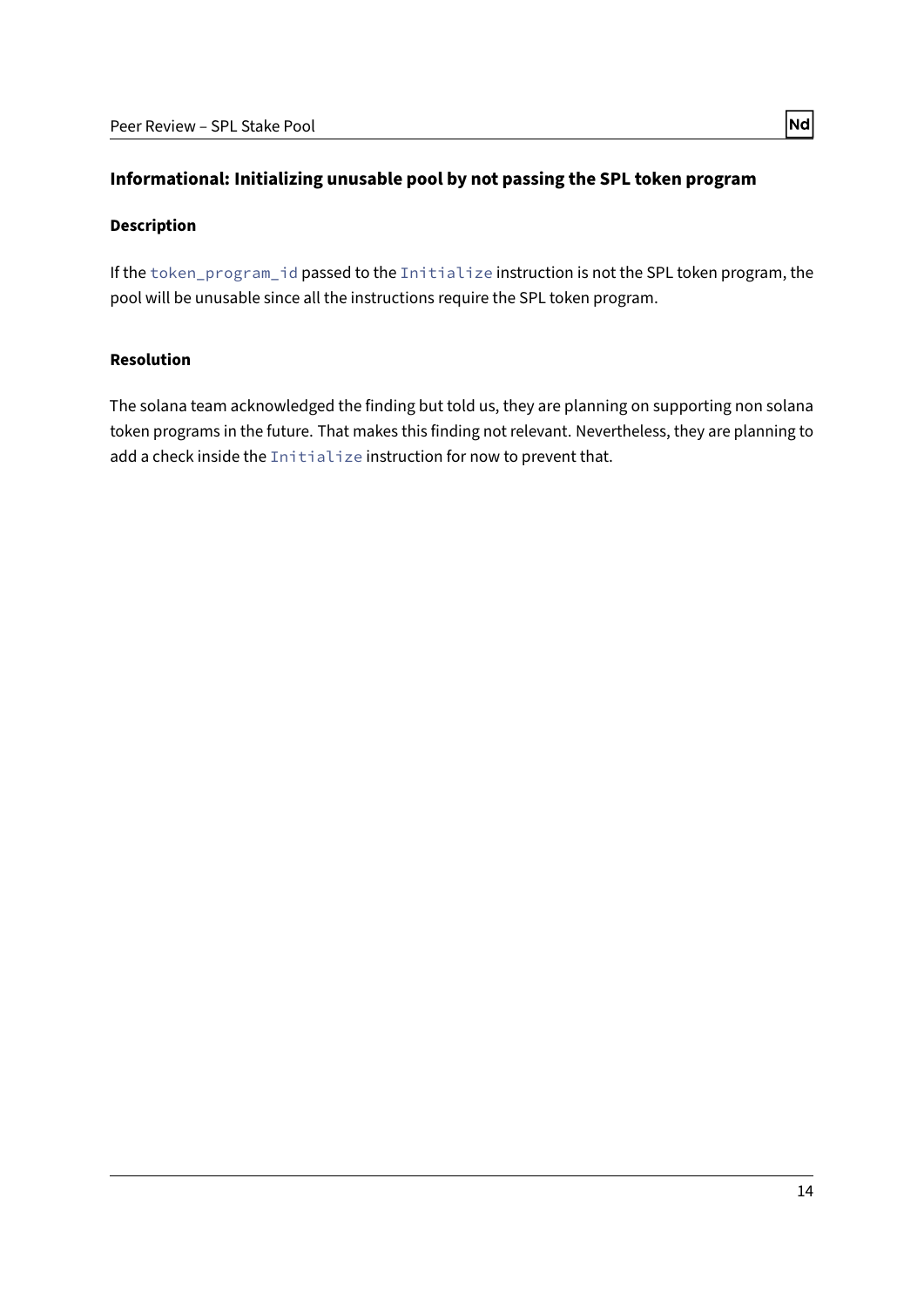# <span id="page-14-0"></span>**Informational: Shared pool mint**

### **Description**

When using a custom token\_program\_id, it is possible to initialize two stake pools with the same pool mint. This is not possible with SPL token mints, since initialize checks that the authorized key for the mint is a program derived key depending on the stake pool address. But with a custom token\_program\_id, the authorized key of the mint might be changed by the program later in some way. Since pools with custom token\_program\_ids are currently unusable anyway, this is not a security issue, but may become an issue in the future if stake pools were to be extended to support non-SPL token\_program\_id.

## **Resolution**

The solana team acknowledged the finding but told us, that because non solana token programs are currently not supported. That makes this finding not relevant at the moment.